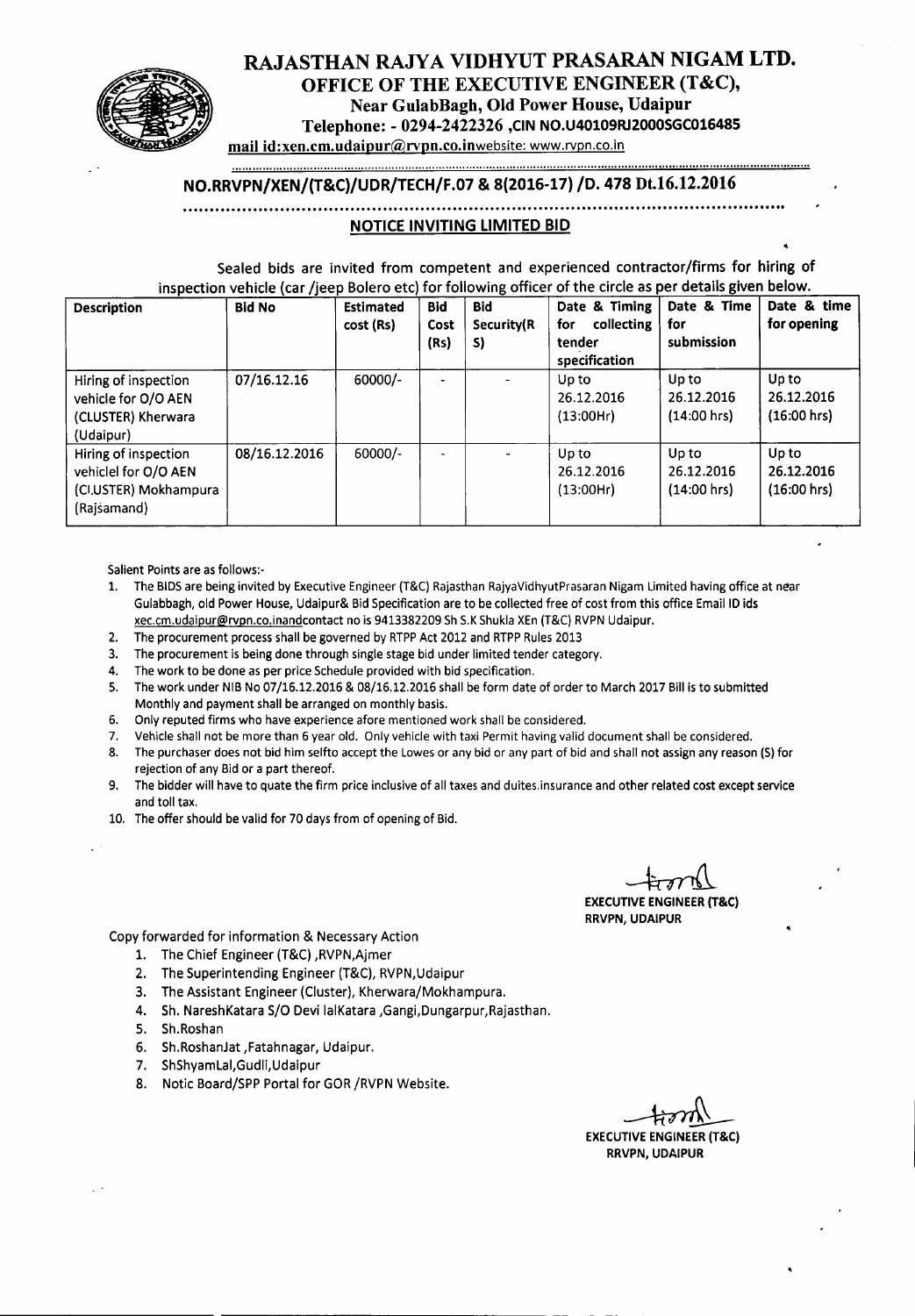

# RAJASTHAN RAJYA VIDHYUT PRASARAN NIGAM LTD. OFFICE OF THE EXECUTIVE ENGINEER (T&C), Near GulabBagh, Old Power House, Udaipur Telephone: - 0294-2422326 ,CIN NO.U40109RJ2000SGC016485

mail id:xen.cm.udaipur@rvpn.co.inwebsite: www.rvpn.co.in

# **SECTION III**

#### PRICE SCHEDULE

## NIB NO :07/16.12.2016-2017 (Limited)

| <b>Sr</b><br><b>No</b> | Descroption                                                                                      | Period                                                                                 | Base Rate for Run of<br>up to 1500 KMs per<br>month (Rs) |
|------------------------|--------------------------------------------------------------------------------------------------|----------------------------------------------------------------------------------------|----------------------------------------------------------|
|                        | Providing<br>Inspection<br>(Bolero,Jeepetc)<br>O/O<br>at<br>AEN  <br>CIUSTER) KHERWARA, (Udaipur | vehicle   From Date of work   20000/-<br>order to 31 March<br>2017<br>(Appeox 3 Month) |                                                          |

Terms And Condition:-

- 1. Vehicle is to be hired on 24 hrs per day basis.
- 2. For KMs run More The n 1500 KMs /Month the payment shall be done @ Rs7.25 • perKm.
- 3. Petrol/Diesel/Lubricant is ti be supplied by contractor.
- 4. Service Taxand toll tax shall be borne by Nigam.AII other taxes/Expenditure is to be Borne by Contractor.

 $+$ om $\perp$ 

# **EXECUTIVE ENGINEER (T&C)** RRVPN, UDAIPUR

I/We hereby quote oue rates @ ..............% above Price Schedule Base Rate.

-------------------------------------------------- - - -

## **EXECUTIVE ENGINEER (T&C)** RRVPN, UDAIPUR